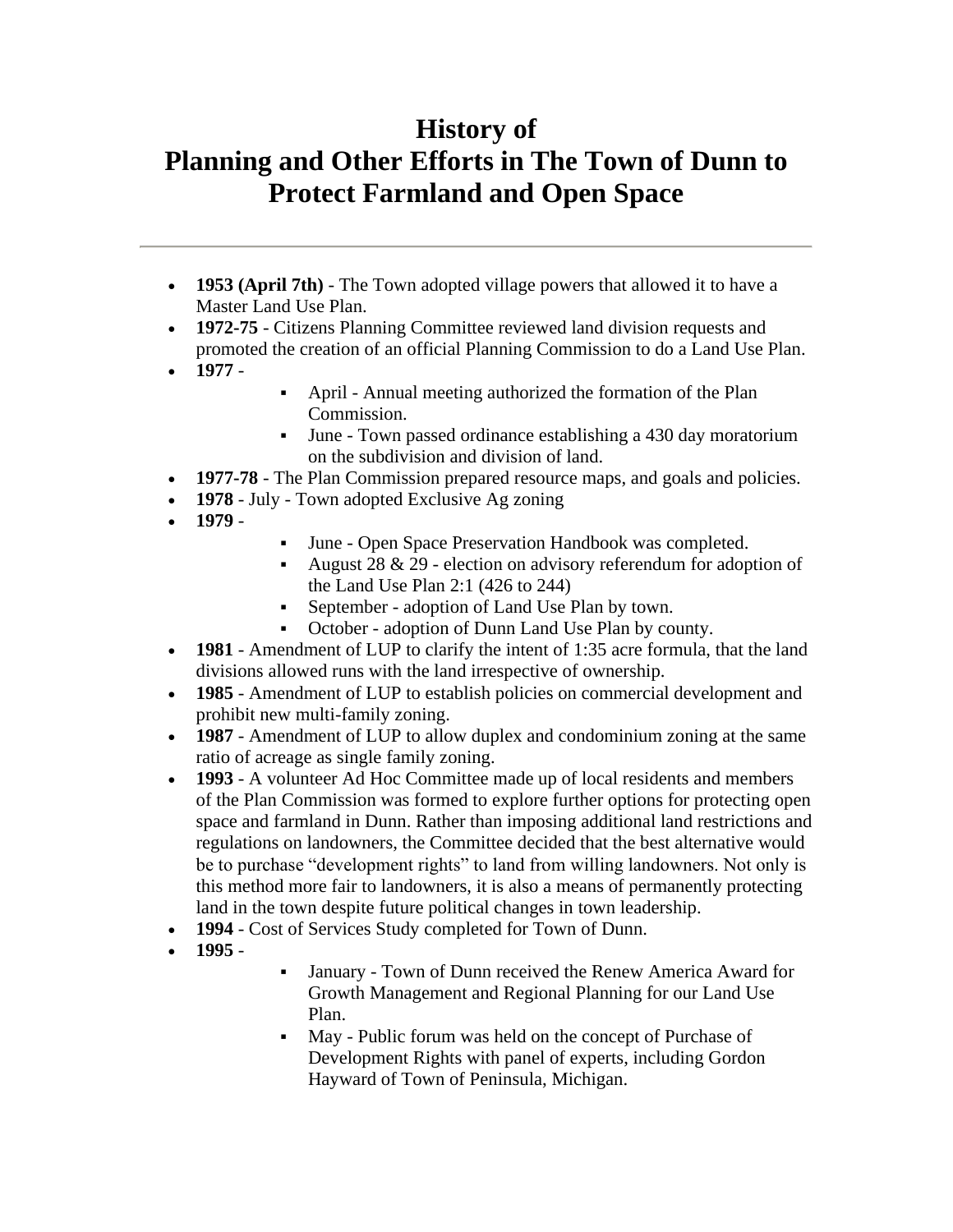- **1995-96** Dunn Land Use Plan was chosen to be included in the Environmental Success Index, a national publication of success stories.
- **1996** -
- May Town-wide survey on PDR mailed to residents, with a 19% response. Indicated there was support to proceed with the referendum to tax for purchase of development rights.
- **•** September 10th Advisory referendum vote Town residents approved a property tax increase to fund a PDR program in the Town of Dunn. The tax increase will raise the mill rate by \$.50, which would increase the tax on a \$100,000 home by \$50. This tax increase will raise roughly \$160,000 a year for the town's PDR program. At a time when tax increases are politically unpopular, such a vote demonstrates the broad-based support among Dunn residents for rural preservation in general and the PDR program in particular.
- December Town Board passed a resolution to establish the Rural Preservation Trust Fund.
- **1997** -
- January Town Board adopted an ordinance to create the Land Trust Commission and establish the Town of Dunn Rural Preservation Program.
- April The Land Trust Commission completed the first transaction to permanently preserve the Sinaiko farm, 174 acres of farmland in the Town of Dunn.
- September The Town is awarded \$100,000 grant from USDA -Natural Resource Conservation Service, Farmland Preservation Program for the PDR Program.
- **1998** -
- September The Town is awarded \$515,000 grant from USDA Natural Resource Conservation Service, Farmland Preservation Program for the PDR Program.
- September 22 Town amends Land Use Plan. Summary of 1998 [Land Use Plan Changes](http://town.dunn.wi.us/LandUse/98lupchangesum.htm)
- **1999** The Town protects 455.2 acres of farmland (4 farms) through its PDR program. For details of these transactions see the [PDR Accomplishments Page.](http://town.dunn.wi.us/LandUse/accomplish.htm)
- $\cdot$  2000 -
- **April Town receives second Renew America Award. Photos and** [award information.](http://town.dunn.wi.us/LandUse/award.htm)
- April Town approves \$2.4 million bonding initiative for PDR program. For more info see the [PDR Accomplishments Page.](http://town.dunn.wi.us/LandUse/accomplish.htm)
- Town protects 365 acres of farmland (3 farms) through its PDR program. For details of these transactions see the [PDR](http://town.dunn.wi.us/LandUse/accomplish.htm)  [Accomplishments Page.](http://town.dunn.wi.us/LandUse/accomplish.htm)
- **2001** -